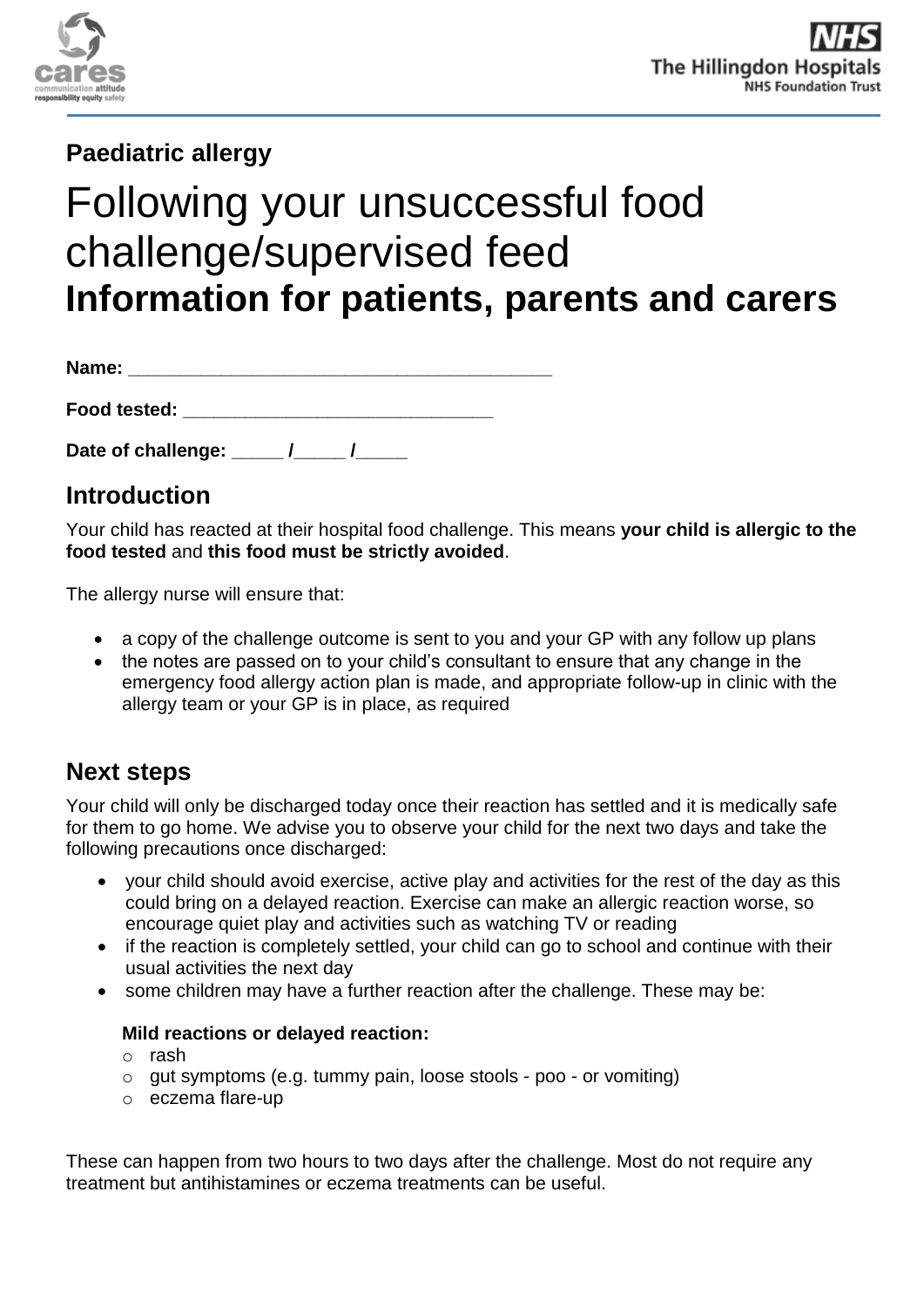#### **Serious allergic reactions:**

- o airway or breathing problems (coughing, wheezing, noisy or difficulty breathing)
- o general wellbeing (sleepiness, reduced responsiveness, paleness or floppiness)

In the very unlikely event of this happening, please follow your child's emergency food allergy **action plan** and **call 999** to get an ambulance and immediate medical support.

## **What should I do in an emergency?**

In the very unlikely event of your child having a serious allergic reaction, please follow your child's emergency food allergy **action plan** (if available) and **call 999** to get an ambulance and immediate medical support.

### **Who to contact with queries or concerns**

#### **Paediatric allergy nurses (for allergy-related health queries)**

E-mail: [thh-tr.PaedAllergy@nhs.net](mailto:thh-tr.PaedAllergy@nhs.net)

Call: 01895 279721

#### **Paediatric allergy secretary (for letters/treatment plan/appointment queries)**

Call: 01895 238282 extension 2932

Email: Kerry.mills1@nhs.net

#### **Paediatric day care unit**

Call: 01895 279245 or 01895 279530